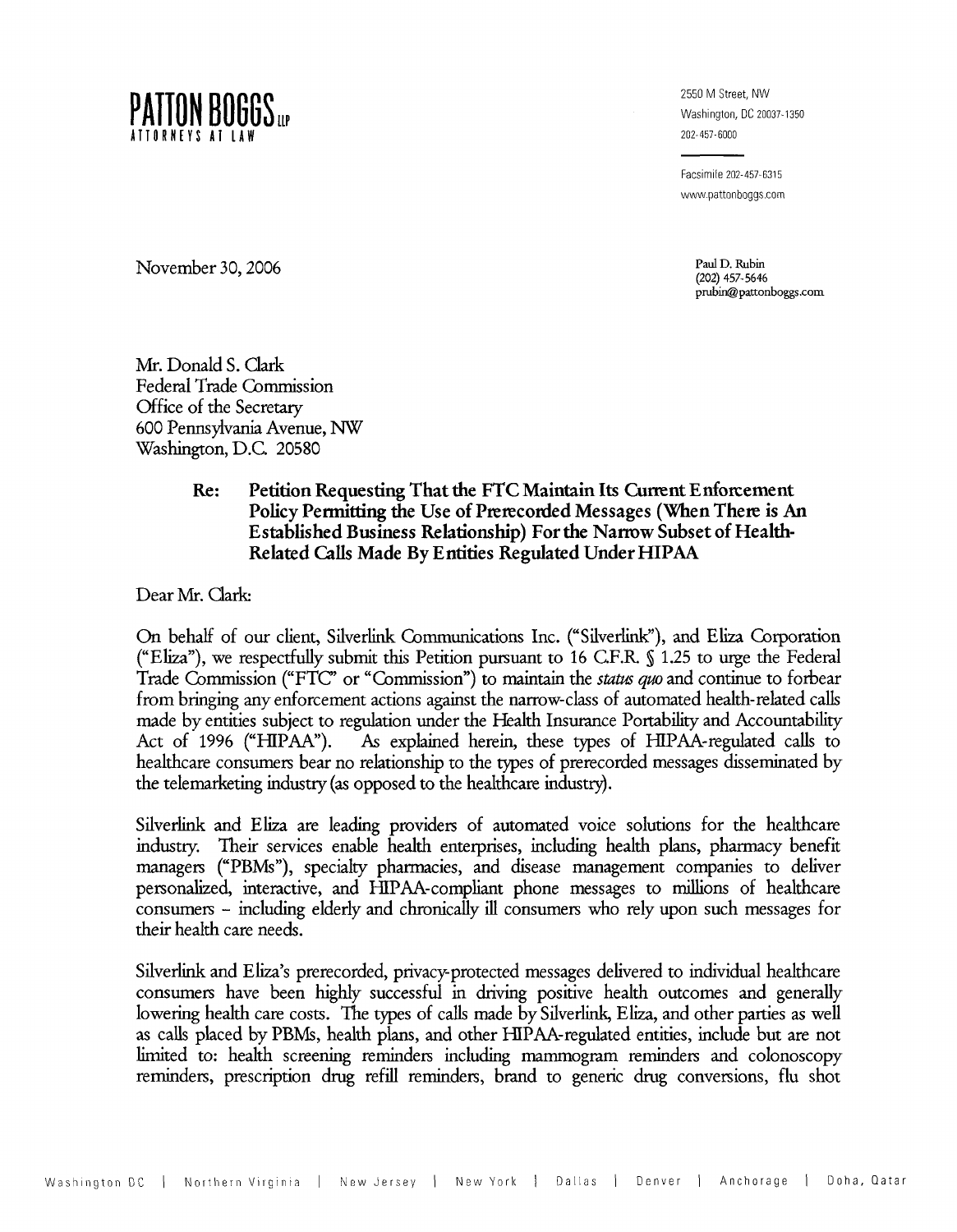

reminders, child immunization reminders, benefit plan selection reminders, and disease management plan reminders.

These prerecorded messages are valued by consumers, are expressly permitted under HIPAA, and have been expressly permitted by the FTC pursuant to the enforcement policy announced by the FTC in its November 17, 2004 *Federal Register* notice; this notice provided that the FTC would forbear from bringing any enforcement actions under the Telemarketing Sales Rule ("TSR") against those entities who use prerecorded messages to contact consumers who have an "established business relationship" with the seller.'

This petition is necessary because these health-related calls are currently in jeopardy based upon the FTC's October 4, 2006 *Federal Register* notice announcing that the FTC will abandon its current enforcement policy and begin enforcing against such calls beginning January 2, 2007.<sup>2</sup> Although there is an open comment period, which closes on December 18, 2006, we are concerned that nine business days is simply not a sufficient amount of time for the FTC to review comments and alter its current plan to initiate enforcement starting January 2, 2007. A change in the FTC's current enforcement policy would have a dramatic impact on the transmission of important health-related information. Based on a review of Silverlink's call data, and the scope and size of the healthcare industry, the proposed FTC action would directly impact anywhere from 10 to 20 million consumers who annually receive these **kinds** of health-related calls, and it may be assumed that these consumers rely on these calls to refill their necessary prescriptions and medical supplies.

We are therefore submitting this petition in advance of the December 18, 2006 comment deadline to afford the FTC additional time to consider and rule upon our request. We will be separately submitting comments on behalf of our client prior to December 18, and those comments may include additional data in support of our position.

Although this rulemaking effort has been ongoing since 2004, we believe businesses and consumers have not been adequately informed that these types of health-related calls, made by HIPAA-regulated entities, are in jeopardy of being prohibited by the FTC. A careful review of the administrative record demonstrates significant industry and consumer confusion acknowledged repeatedly by the FTC - regarding the distinction between "informational calls" (not covered by the TSR) and calls to solicit the purchase of goods or services (covered by the ISR). Based upon the significant confusion regarding the scope of the TSR (particularly with  $\sim$  ----------------------------

 $\mathbf{I}$ 

**<sup>1</sup>**69 Fed. Reg. 67287 (November 17,2004).

<sup>&</sup>lt;sup>2</sup> 71 Fed. Reg. 58716 (October 4, 2006).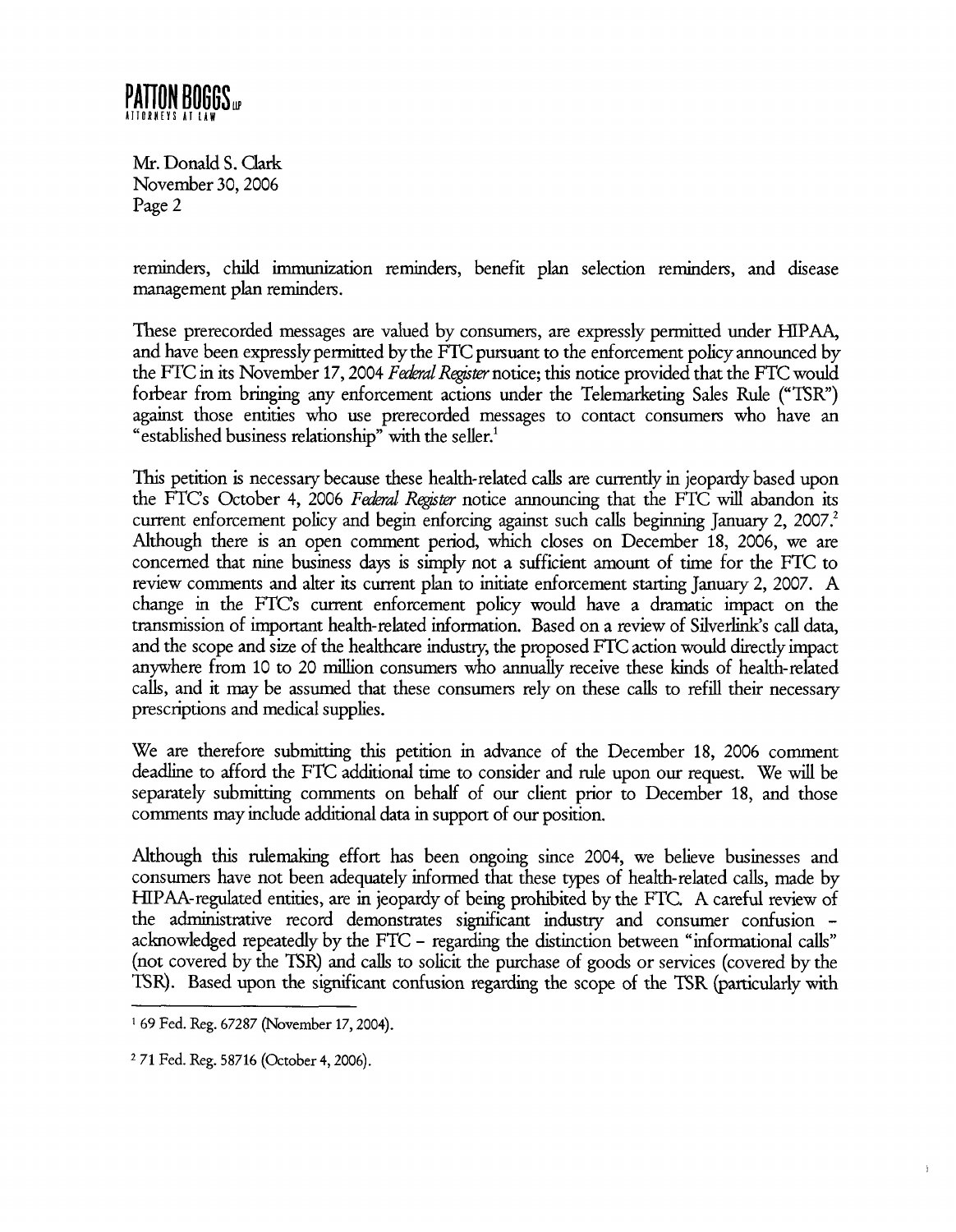

regard to health-related calls), and based upon the absence of any substantive comments directly on point, there is simply no evidence in the administrative record that consumers oppose the narrow class of health-related calls subject to this petition. Moreover, the recent 40 day comment period extension granted by the FTC does not cure the absence of adequate notice as consumers are still not sufficiently aware that mammogram reminders, prescription drug refills, colonoscopy reminders, and similar health-related calls are at risk of being terminated starting January 2, 2007.<sup>3</sup>

Finally, because consumers rely upon these health-related calls, we believe it would not be in the interest of the FTC, businesses, or health-care consurners, for the FTC to prohibit these calls starting January 2, 2007 - and subsequently (after a careful review of submitted comments) decide to permit such calls at a later date. Interruption of health-care services and reminders serves no one's interests, and for this reason we respectfully request that the FTC immediately extend the enforcement forbearance policy for the narrow class of health-related calls made by  $HPAA$ -regulated entities.<sup>4</sup>

## **I. Background on the Proposed Rule**

The TSR has been remarkably successful in providing consumers with added privacy protections and defenses against unscrupulous telemarketers. Notably, Section 310.4(b) $(1)(iv)$  of the TSR prohibits telemarketers from abandoning calls.<sup>5</sup> An outbound telephone call is "abandoned" under this section if a person answers it and the telemarketer does not connect the call to a sales representative within two seconds of the person's completed greeting. The TSR applies only to

<sup>5</sup> 16 CFR  $$310.4(b)(1)(iv)$ .

<sup>&</sup>lt;sup>3</sup> Silverlink and Eliza recently conducted an informal survey of a number of their HIPAA-regulated customers. The vast majority of the officials they contacted were unaware of the FTC's announced revocation of its forbearance policy, and did not know that their automated health-related calls would be negatively impacted on January 2,2007.

**At** a minimum, the FTC should extend its forbearance policy for these health-related calls on an interim basis, and open a new rulemaking proceeding explaining that these types of calls would be in jeopardy, and soliciting comments expressly addressing health-related calls. If this approach is adopted, in this new rulemaking we believe the FTC should explain the difference between health-related calls that are "informational" and those that are considered "telemarketing," and request comments addressing, among other things: **(1)** whether consumers distinguish healthrelated calls from telemarketing calls; (2) whether such calls have a positive impact on health outcomes; **(3)** whether such calls decrease health-care costs; (4) whether HIPAA regulations provide adequate safeguards; and (5) whether the FTC's regulation of these health-related calls would conflict with HIPAA requirements. We believe it would be inappropriate for the FTC to alter its current policy of forbearance for the narrow class of health-related calls if the above issues have not been carefully examined. We further believe that proceeding without a full understanding of these issues may result in negative health-related consequences that the Commission may not have intended when it proposed this rulemaking.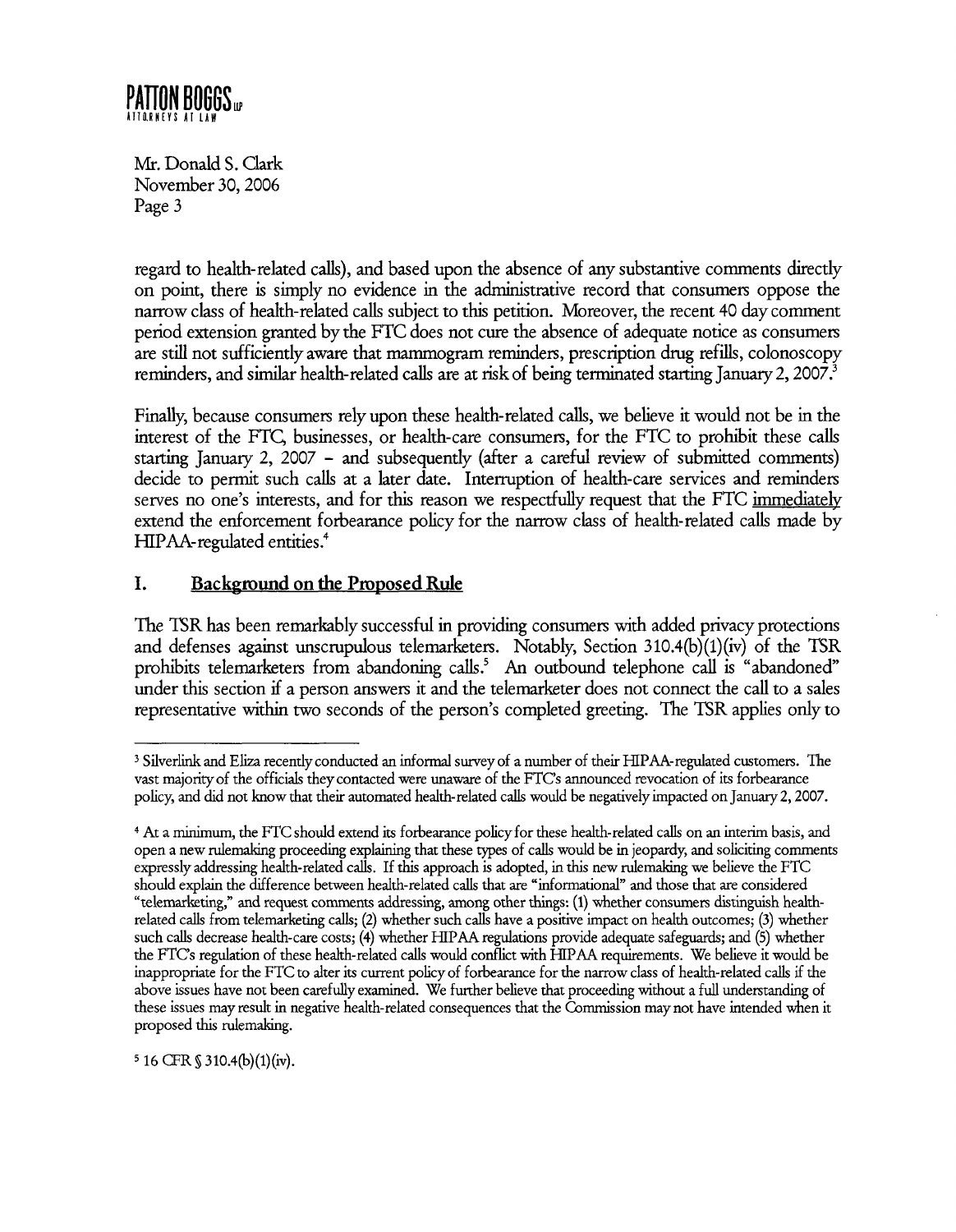

"telemarketing" which is defied in pertinent part as a plan, program, or campaign that is conducted to induce the purchase of goods or services or a charitable contribution.<sup>6</sup> The TSR does not apply to informational calls unless the calls combine an informational message with a sales invitation or promotional pitch.

**On** November 17,2004, the FTC announced in a *F&d Rqister* notice that it will forbear from bringing any enforcement action for violation of the TSR's call abandonment prohibition, 16 CFR  $\S$  310.4(b)(1)(iv), against a seller or telemarketer that placed telephone calls that deliver prerecorded telephone messages to consumers with whom the seller has an "established business relationship."7

**On** October 4,2006, however, the FTC issued a proposed rule announcing the revocation of its policy of forbearance from bringing enforcement actions against sellers and telemarketers who make prerecorded telemarketing calls, effective January 2, 2007.' **On** November **3,** 2006, the FTC extended the comment period on this proposed rule by40 days to December 18,2006 - but expressly stated the Commission would nonetheless begin to enforce against companies using prerecorded messages on January 2, <sup>2007</sup>- nine business days after the end of the comment period?

#### **11.** Background on the HIPAA Privacy Rule

The HIPAA Privacy Rule is intended to protect the privacy of all individually identifiable health information in the hands of covered entities. The HIPAA Privacy Rule limits marketing activities in the health care arena, and requires a "covered entity"<sup>10</sup> or a covered entity's "business associate<sup>"11</sup> to obtain patient authorization before engaging in any "marketing" activities.<sup>12</sup>

**<sup>8</sup>**71 Fed. Reg. at 58716.

9 71 Fed. Reg. 65762 (November 9,2006).

**<sup>6</sup>**16 **CFR** \$310.2(cc).

<sup>7</sup>69 Fed. Reg. at 67287. An "established business relationship" means a relationship between a seller and a consumer based on: (1) the consumer's purchase, rental, or lease of the seller's goods or services or a financial transaction between the consumer and seller, within the 18 months immediately preceding the date of a telemarketing call; or (2) the consumer's **inquiry** or application regarding a product or service offered by the seller, within the 3 months immediately preceding the date of a telemarketing call. 16 CFR § 310.2(n).

lo **A** "covered entity" is defined to mean: "(1) A health plan. (2) A health care clearinghouse. **(3)** A health care provider who transmits any health information in electronic form in connection with a transaction covered by this subchapter." 45 **CFR** \$160.103.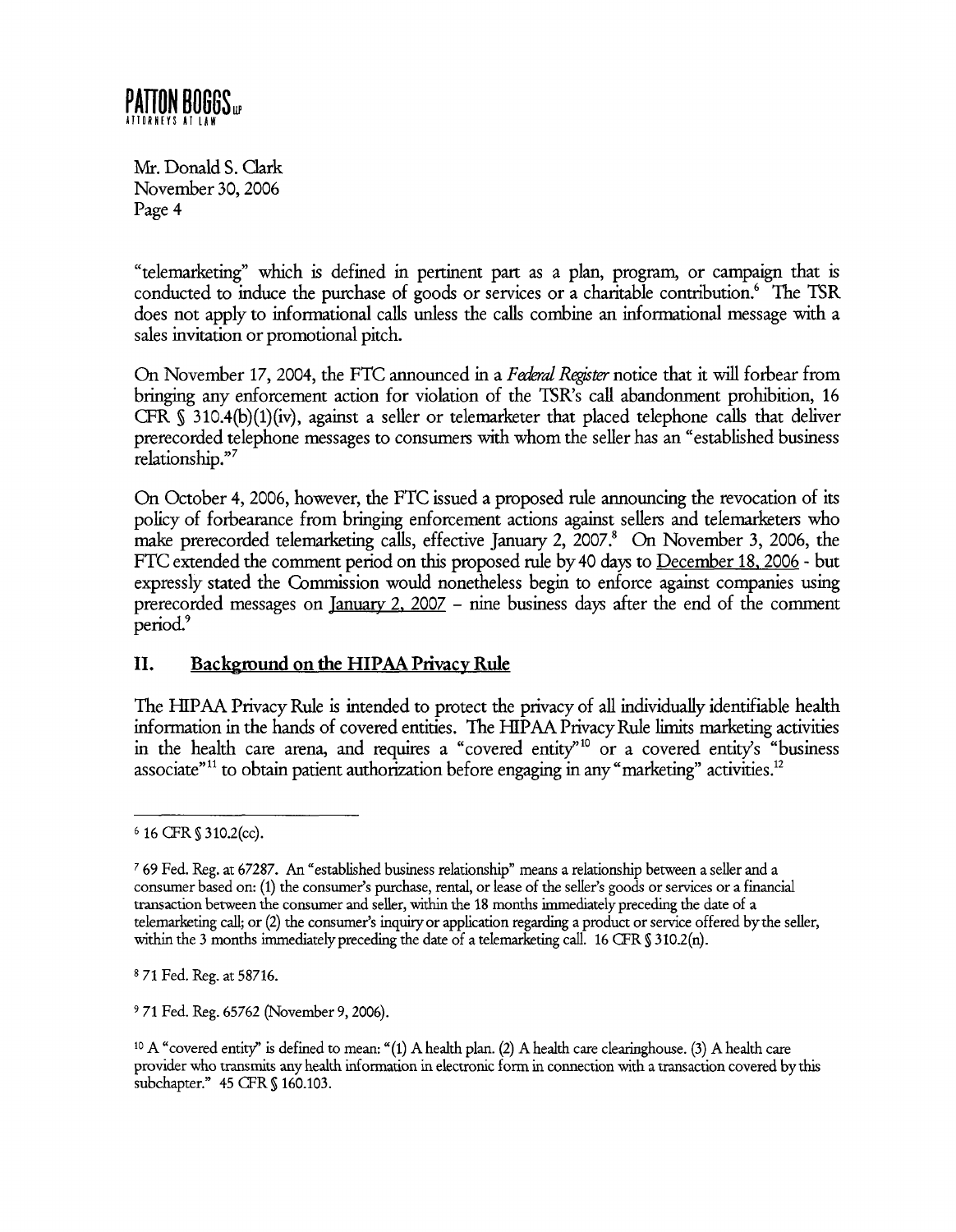# PATTON BOGGS...

Mr. Donald S. Clark November 30,2006 Page 5

The HIPAA Privacy Rule, however, excludes and intentionally allows communications about patient treatment and certain health care operations activities in the definition of "marketing."<sup>13</sup> Such communications and activities may include, for example, automated calls for health screening reminders (including mammogram reminders and colonoscopy reminders), prescription

 $11$  A "business associate" is defined to mean:

(1) Except as provided in paragraph **(2)** of this definition . . . with respect to a covered entity, a person who: (i) On behalf of such covered entity or of an organized health care arrangement . . . performs, or assists in the performance of: (A) A function or activity involving the use or disclosure of individually identifiable health information . . . ; or (B) **Any** other function or activity regulated by this subchapter; or (ii) Provides . . . management, administrative, accreditation, or financial services to or for such covered entity or arrangement, . . . where the provision of the service involves the disclosure of individually identifiable health information from such covered entity or arrangement, or from another business associate of such covered entity or arrangement, to the person.

(2) A covered entity participating in an organized health care arrangement that performs a function or activityas described by paragraph (l)(i) of this definition for or on behalf of such organized health care arrangement, or that provides a service as described in paragraph (l)(ii) of this definition to or for such organized health care arrangement, does not, simply through the performance of such function or activity or the provision of such service, become a business associate of other covered entities participating in such organized health care arrangement.

(3) A covered entity may be a business associate of another covered entity. 45 C.F.R. \$ 160.103

**l2** 45 C.F.R. \$ 164.508(a).

**13 Marketing** is defined to mean, in pertinent part:

- (1) To **make** a communication about a product or service that encourages recipients of the communication to purchase or use the product or service, unless the communication is made:
	- **(ij** To describe a health-related product or service (or payment for such product or service) that is provided by, or included in a plan of benefits of, the covered entity **rnakmg** the communication, including communications about: the entities participating in a health care provider network or health plan network; replacement of, or enhancements to, a health plan; and health-related products or services available only to a health plan enrollee that add value to, but are not part of, a plan of benefits.
	- **(ii)** For treatment of the individual; or
	- (iii) For case management or care coordination for the individual, or to direct or recommend alternative treatments, therapies, health care providers, or settings of care to the individual.
- (2) An arrangement between a covered entity and any other entity whereby the covered entity discloses protected health information to the other entity, in exchange for direct or indirect remuneration, for the other entity or its affiliate to **make** a communication about its own product or service that encourages recipients of the communication to purchase or use that product or service. 45 CF.R \$164.501 (emphasis added).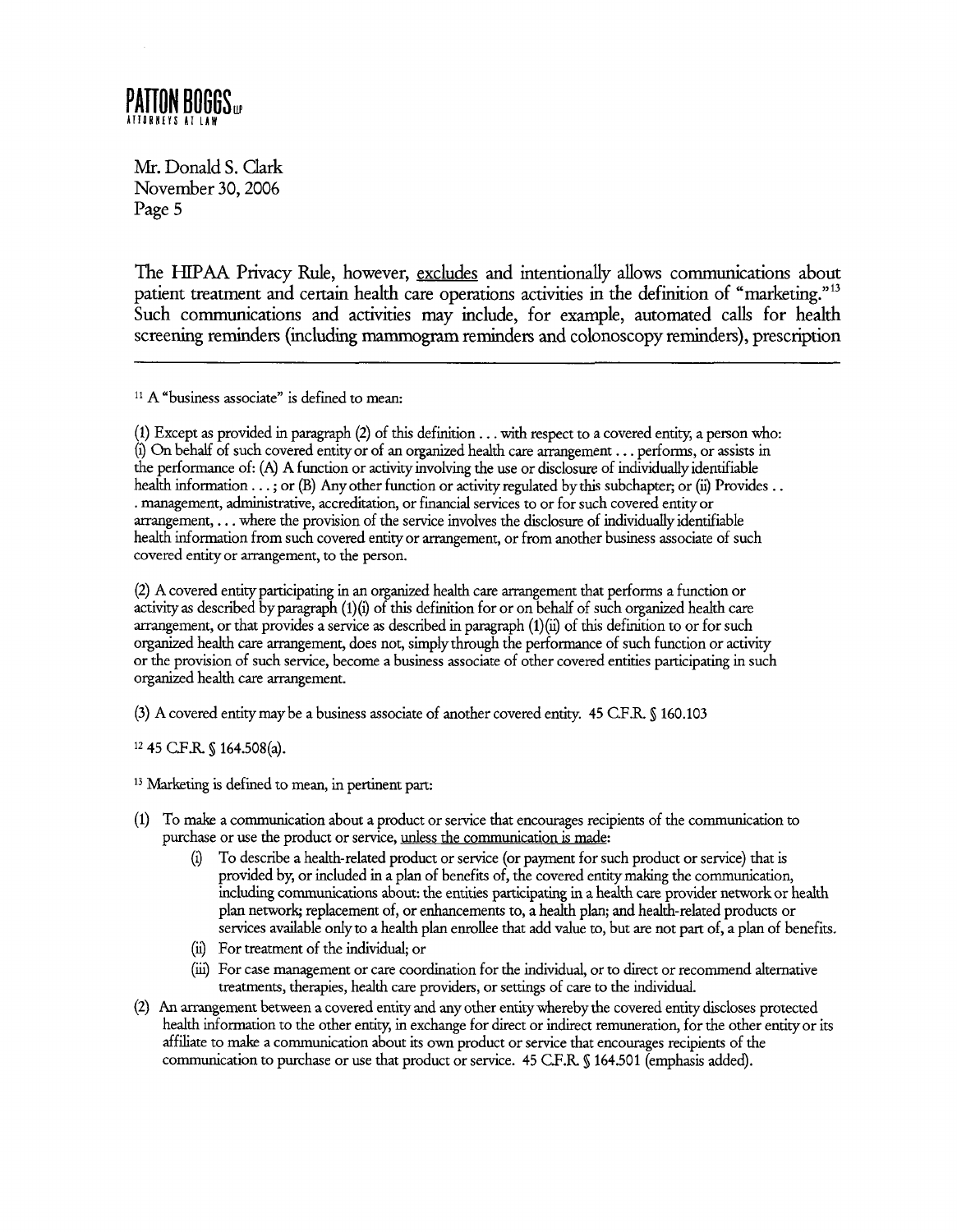

**drug** refill reminders, brand to generic drug conversions, flu shot reminders, child immunization rermnders, managed care enrollment calls, and retail-to-mail pharmacy conversions. Such services are included in most standard plans of care across the nation and sometimes involve a nominal co-pay. In most cases, most of the cost is borne by the healthplan, not the consumer, and may often reduce consumer expense (e.g., by utilizing lower cost generic drugs). The Department of Health and Human Services ("HHS") initially, and unintentionally, prohibited such communication in the proposed HIPAA Privacy Rule, but given the overwhelming backlash from the health care industry, and HHS' realization that such a prohibition would significantly impede the quality of health care, HHS decided to affirmatively allow these particular types of communications without obtaining authorization from the individual.

Covered entities and their business associates may engage in such exempt communications without first obtaining patient authorization. A covered entity and a covered entity's business associate are defined under HIPAA to include certain health plans, health providers, prescription benefit managers, pharmacies, and companies with contractual relationships with such entities.

Accordingly, the FTC's decision to enforce against such calls as of January 2, 2007, may directly conflict with the careful policy developed under HIPAA by Congress and HHS.

### **111. Health-Related Calls Provided by HIPAA-Regulated Entities Pmvide Health Benefits and are Widely Accepted By Consumers**

Health-related prerecorded calls from HIPAA-regulated entities are highly beneficial to public health and widely accepted by their recipients.<sup>14</sup> Published research indicates that health-related calls delivered by HIPAA-regulated entities are an effective means of driving behaviors that improve health outcomes and reduce health-care costs. For example, an October, 2003 GAO Report cited an **Eliza** outreach program as an example of the appropriate and beneficial use of technology.'5 Notably, the report highlighted that as a result of these calls, diabetic retinal exams

**<sup>&#</sup>x27;4** It is a well-recognized fact, supported by common sense, that opt-in approaches are far less effective than opt-out approaches in the health-care context. Extensive health care consumer data show that consumers who actively optin to receive healthcare services are typically healthy, pro-active people. The type of people who actually need (and would benefit greatly from) health-related calls and reminders are therefore the least likelyto opt-in. At a minimum, however, to the extent the FTC believes that opt-in is the appropriate approach, it should extend the forbearance policy and publish a new rulemaking to obtain consumer comments on the continued receipt of these calls.

<sup>15</sup> GAO Report, "Information Technology Benefits Realized for Selected Health Care Functions," GAO-04-224 (October, 2003).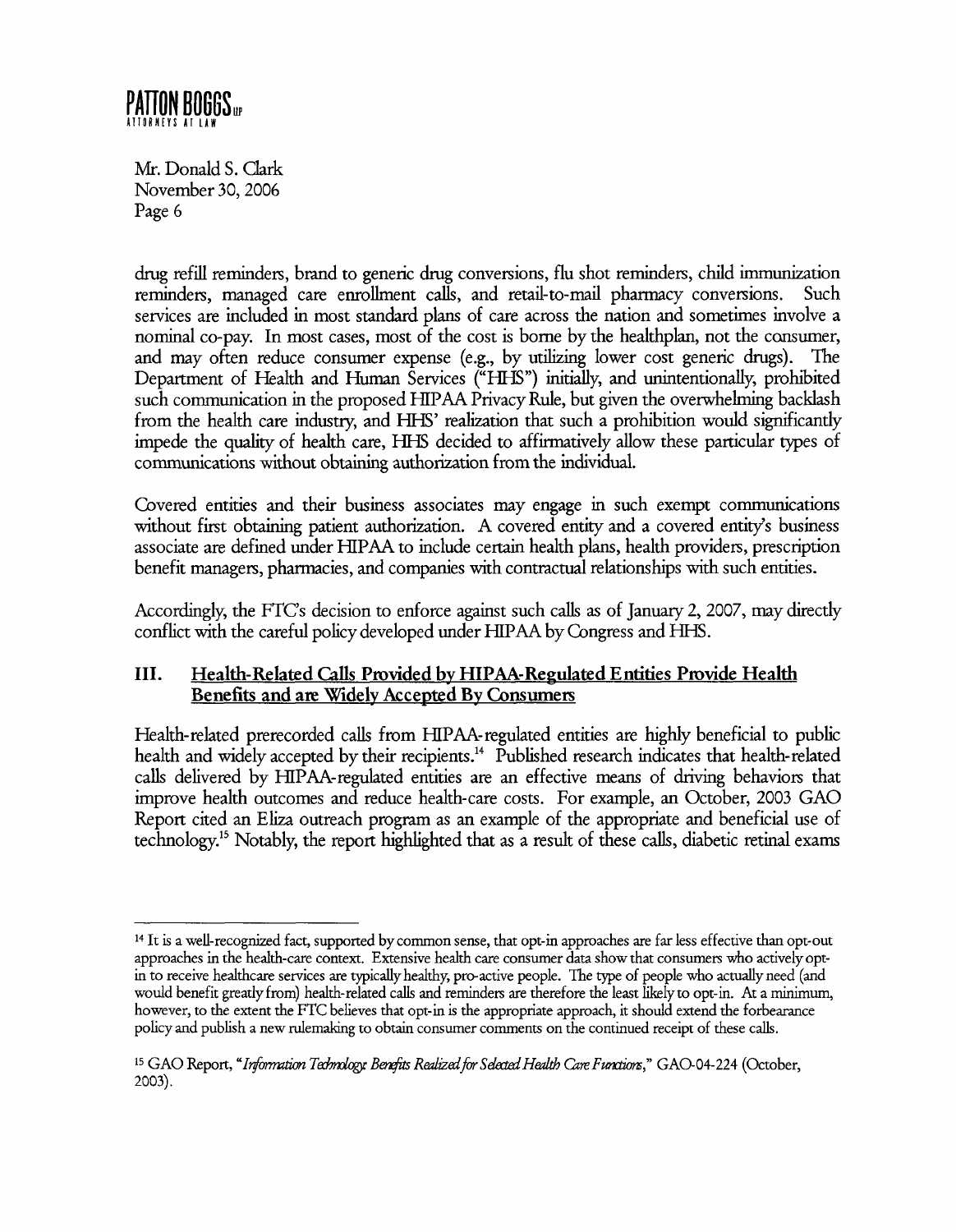#### **PATTON BOGGS** IRNĒYS ATĪLĀM

Mr. Donald S. Clark November 30,2006 Page 7

increased from 71% to 93%, and the rate of adolescents receiving a full schedule of vaccinations increased from 29% to 43%.<sup>16</sup>

Moreover, industry data demonstrates that consumers are not opposed to receiving automated health-related telemarketing calls. **Eliza** and Silverlink's HIPAA-regulated customers have reported that they receive very few complaints about automated calls. For example, a Pharmacy Benefit Management company reported that of the 140,000 refill reminder calls it made in the period from March, 2004 to September, 2004, the company received only 50 "opt-out" requests which represents a trace .035 percent of the called population. Similarly, another Silverlink HIPAA-regulated customer reported that of the more than 100,000 Medicaid members it has placed an automated call to in 2006, only 25 have elected to opt out of receiving future automated calls from the company.

Additionally, a Silverlink health plan placed over 29,000 automated flu shot reminders to seniors in October, 2006. In addition to being very effective in encouraging recipients to obtain the flu shot, the health plan reported that 3 percent of recipients (roughly 1,000 people) subsequently made an unsolicited call into the health plan to express gratitude for having received the call.

Trends in managed care are *makmg* consumers increasingly responsible for managing and funding their own healthcare. As consumers are required to accept more choice, responsibility and **risk,** they need and want better access to the information necessary to make the best decisions for themselves and their families. Automated calls are the best way for healthcare fiduciaries to interact with consumers at home to educate, collect information, and drive behavior. Healthcare fiduciaries using automated calls consistently achieve a success rate that is dramatically superior to other alternatives such as mail, email, or web portals.<sup>17</sup>

### **IV.** There Is Inadequate Public Notice and an Insufficient Administrative Record to **Support a Change in Policy**

Not only are health-related automated calls valued by consumers, permitted under HIPAA, and beneficial to the public health, but there is also no basis in the administrative record to support a change in the FTC's current enforcement policy. In fact, the preamble to the FTC's proposed rule reveals significant confusion among those commenting as to whether certain practices come

 $16$  *Id.* at 107.

<sup>&#</sup>x27;7 Automated calls increase effective consumer contact at a fraction of the cost of live calls. Using automated calls is becoming a healthcare reality since staff limitations preclude making live calls to large numbers of patients to drive healthy behaviors such as mass immunizations, mammograms, etc.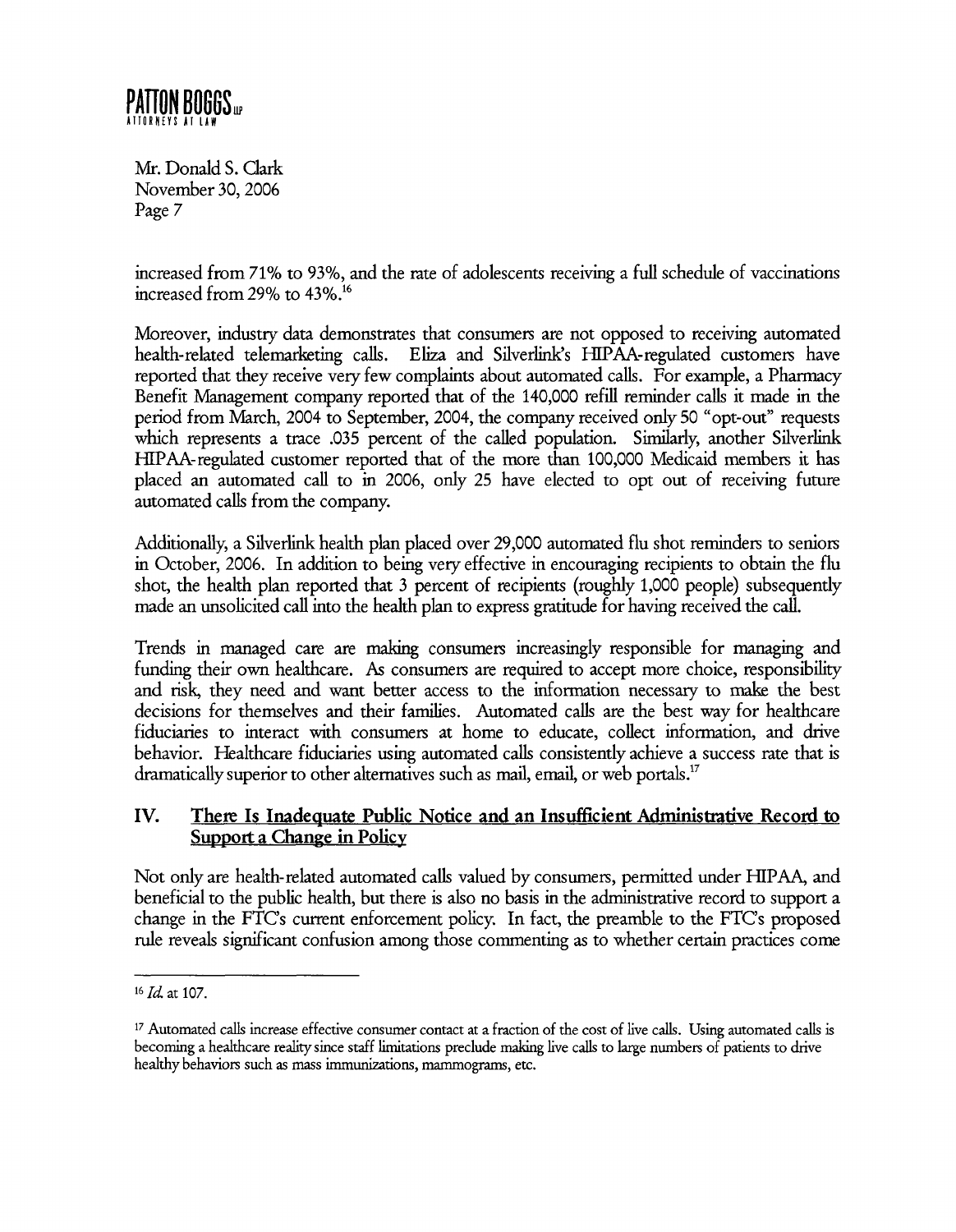# **PATTON BOGGS**

Mr. Donald S. Clark November 30,2006 Page 8

within the TSR and the prohibition on prerecorded calls. The **FTC** has acknowledged in the preamble to the proposed rule that both companies and consumers do not fully understand the distinction between informational calls and calls intended to induce the purchase of goods and services.

For example, the **FTC** acknowledged that:

- "Many of the comments, both from the telemarketing industry and consumers, exhibited a fundamental misconception of the TSR's scope."<sup>18</sup>
- "Like many industry comments, most of the consumer comments that seemed to support  $\bullet$ the proposal to allow prerecorded messages in telemarketing calls to established customers exhibited a basic misunderstanding of the TSR's applicability."19
- "The Commission's Rules of Practice afford . . . telemarketers the right to seek any advisory opinions they may need to clanfy the types of prerecorded informational messages that are not covered by the TSR, and thus are not prohibited."<sup>20</sup>
- "[The majority of  $\dots$  [the] relatively few supportive consumer comments indicated that  $\bullet$ they did not want the Commission to prohibit prerecorded informational messages such as reminder messages -- although such messages have never been covered, much less barred. by the TSR These consumers expressed appreciation for prerecorded informational messages about delivery dates for previously purchased goods or services, medical prescription order notifications, fhght cancellation alerts, and overdue bill and appointment reminders."<sup>21</sup>
- "Several industry comments posited that consumers are interested in receiving  $\bullet$ prerecorded messages. Although some of the examples cited to support this contention were prerecorded messages governed by the TSR (such as letting customers know of special promotional events or upcoming sales), many of the examples, if not most, were informational messages that are not covered by the TSR at all. For example, **SBC** cited a

**<sup>18</sup>**71 Fed. **Reg.** at 58719.

**<sup>19</sup>**71 Fed. Reg. at 58720.

<sup>20</sup>71 Fed. **Reg.** at 58725-58726.

<sup>71</sup> Fed. **Reg.** at 58720 (emphasis added).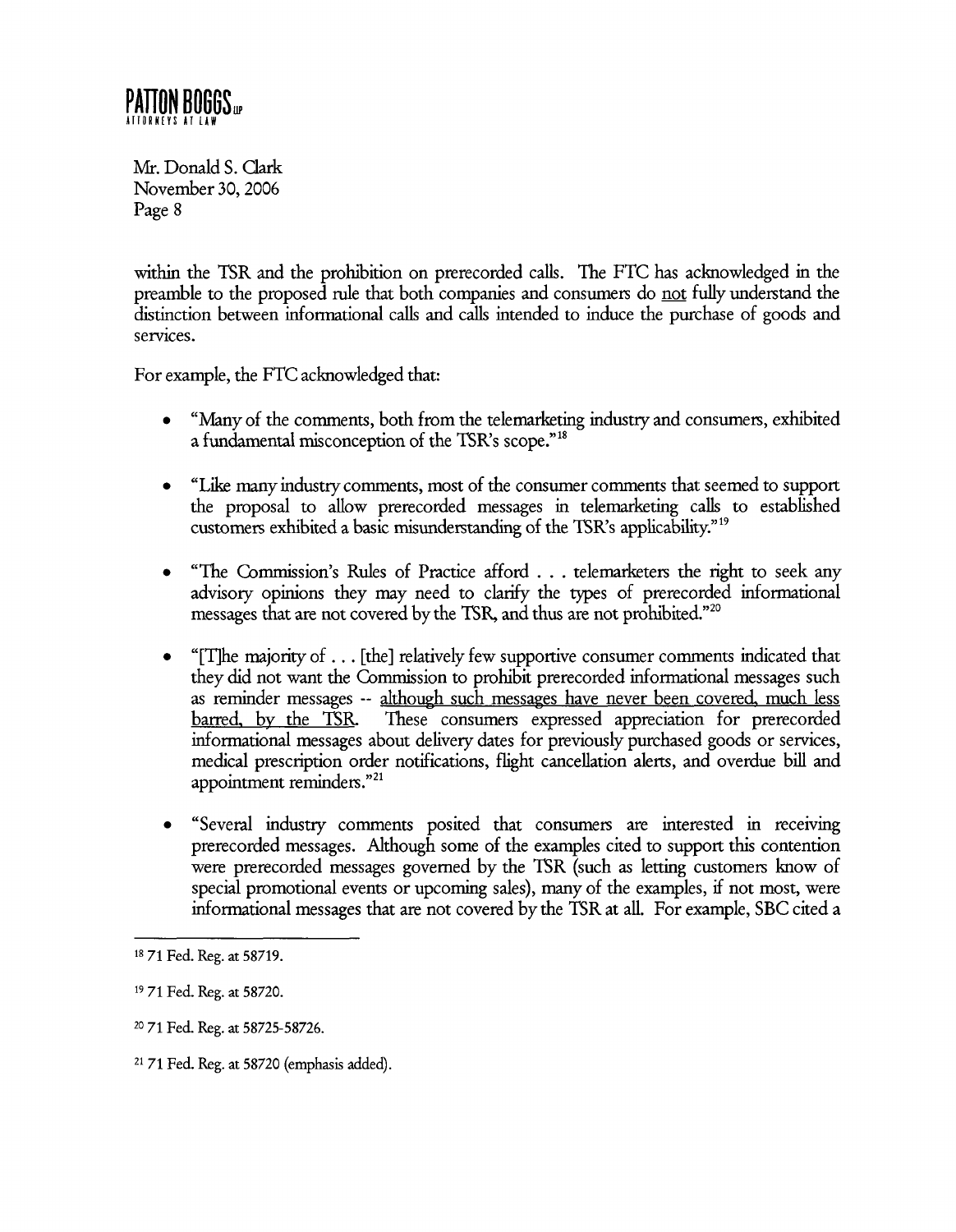### **PATTON BOGGS** ... **RAFYS AT TAW**

Mr. Donald S. Clark November 30,2006 Page 9

> survey of 1217 of its DSL Internet access customers on the use of prerecorded informational messages to remind them of their service installation dates, in which 55.1 percent said they would like to receive such messages in the future. As previously noted, such informational messages are neither governed nor prohibited by the **?SR,** because they are not 'telemarketing' as defined by the Telemarketing Act or the Rule."22

"Of the 77 positive consumer comments, more than half  $-47$  - sought only to preserve  $\bullet$ prerecorded informational messages that are not prohibited by the TSR These 47 consumers opposed any limitation on prerecorded 'reminder' messages, with some 36 of them seeking to avoid any need to sign a consent form to receive such messages, apparently in the mistaken belief that this would be necessary if the proposed amendment were not adopted."<sup>23</sup>

This confusion suggests that commentators were not fairly apprised of the scope of the proposed rule, and may have commented differently had they known valuable automated health-related telemarketing calls would be in jeopardy. This is particularly significant since the FTC is required under the Administrative Procedure Act ("APA") to provide adequate notice on the scope of the proposed rule.

More specifically, the APA requires that notice of a proposed rule be published in the *Federal Rqster* and include "either the terms and substance of the proposed rule or a description of the subjects and issues involved," and that interested persons be given an opportunity to comment on the rule.<sup>24</sup> Notice and opportunity to comment serve to educate the agency, provide fair treatment to persons affected by the rule, and assist in judicial review.<sup>25</sup> Notice is sufficient if it "fairly appraise[s] the interested parties of the subjects and issues before the Agency," and thereby "affords interested persons a reasonable and meaningful opportunity to participate in the rulemaking process."26 **Courts** have recognized that it can be appropriate to look to comments

<sup>22</sup>71 Fed. Reg. at 58719.

**<sup>23</sup>**71 Fed. Reg. at 58720, footnote 53.

 $24\,5$  USC  $$553(b)(3)$ , (c).

<sup>&</sup>lt;sup>25</sup> See e.g., Small Refiner Lead Phase Down Task Force v EPA, 705 F.2d 506, 547 (D.C. Cir 1983); Standard Oil Co. V. DOE, 596 F.2d 1029,1057-58 (TECA 1978).

<sup>&</sup>lt;sup>26</sup> Sœ eg, *A merican Iron and Steel Institute* u EPA , 568 F.2d 284, 291 (3<sup>rd</sup> Cir. 1977); A merican Water Works Ass'n u EPA ,<br>40 F.3d 1266, 1274 (D.C.Cir. 1994).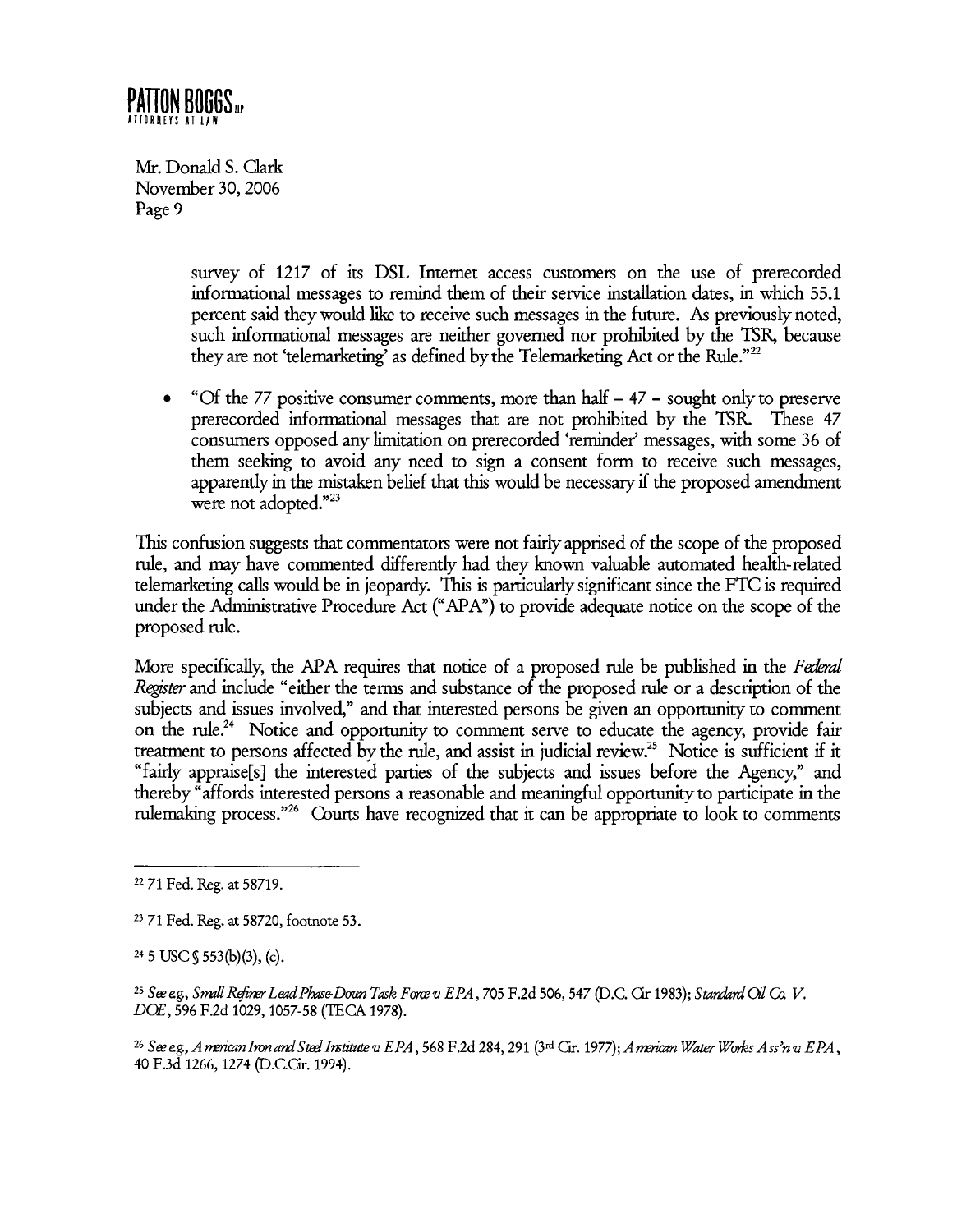for evidence of adequate notice, $2<sup>7</sup>$  and that comments indicating "confusion" about a proposed rule "suggest that adequate notice was not provided."<sup>28</sup>

Given the extensive confusion in the administrative record, we believe the **FTC** should immediately extend its forbearance policy for health-related calls made by HIPAA-regulated entities.

### **V. The FTCs Rationale For Prohibiting Prerecorded Telemarketing Calls Does Not**  Apply to Health-Related Calls Made By HIPAA-Regulated Entities

Not only is there extensive confusion in the record about the scope of the proposed rule, but the rationale applied by the **FTC** in determining that prerecorded telemarketing calls should be prohibited does not apply to health-related calls made by HIPAA-regulated entities. The **FTC**  concluded that it should prohibit prerecorded telemarketing calls because it determined that the administrative record showed: (1) consumers have an aversion to prerecorded calls even when the calls are made to established customers; (2) the harm to consumer privacy is not outweighed by the value of the prerecorded calls; and **(3)** there is nodung unique about the relationship between sellers and their customers that gives sellers sufficient incentive to self-regulate and avoid prerecorded telemarketing campaigns that their customers would consider abusive.<sup>29</sup>

Unlike telemarketing calls, **Eliza,** Silverlink and other vendors' experience in placing healthrelated calls has shown that recipients appreciate receiving health-related prerecorded calls and want to continue receiving them. Moreover, health-related prerecorded calls are directly beneficial to consumer health and welfare, and therefore have great value to healthcare consumers. Finally, the relationship between customers and HIPAA-regulated entities is unique in that it involves highly beneficial health-related information, the entities placing the calls are subject to HIPAA's Privacy Rule and marketing limitations, and the consumers receiving the calls have a preexisting health-related relationship with the entities placing the calls.

## **VI. The FTC Has Insufficient Time to Review Comments on the Proposed Rule**

We believe it would be inappropriate for the FTC to implement a significant change in an enforcement policy that directly impacts consumer health without carefully considering and

<sup>&</sup>lt;sup>27</sup> Horsehead Resource Devel. *u Brouner*, 16 F.3d 1246, 1268 (D.C.Cir. 1994).

<sup>&</sup>lt;sup>28</sup> Rafael Convalescent Hospital v Shalala, 1998 WL 196469 (N.D.Cal.).

<sup>29</sup> 71 Fed. Reg. at 58723.